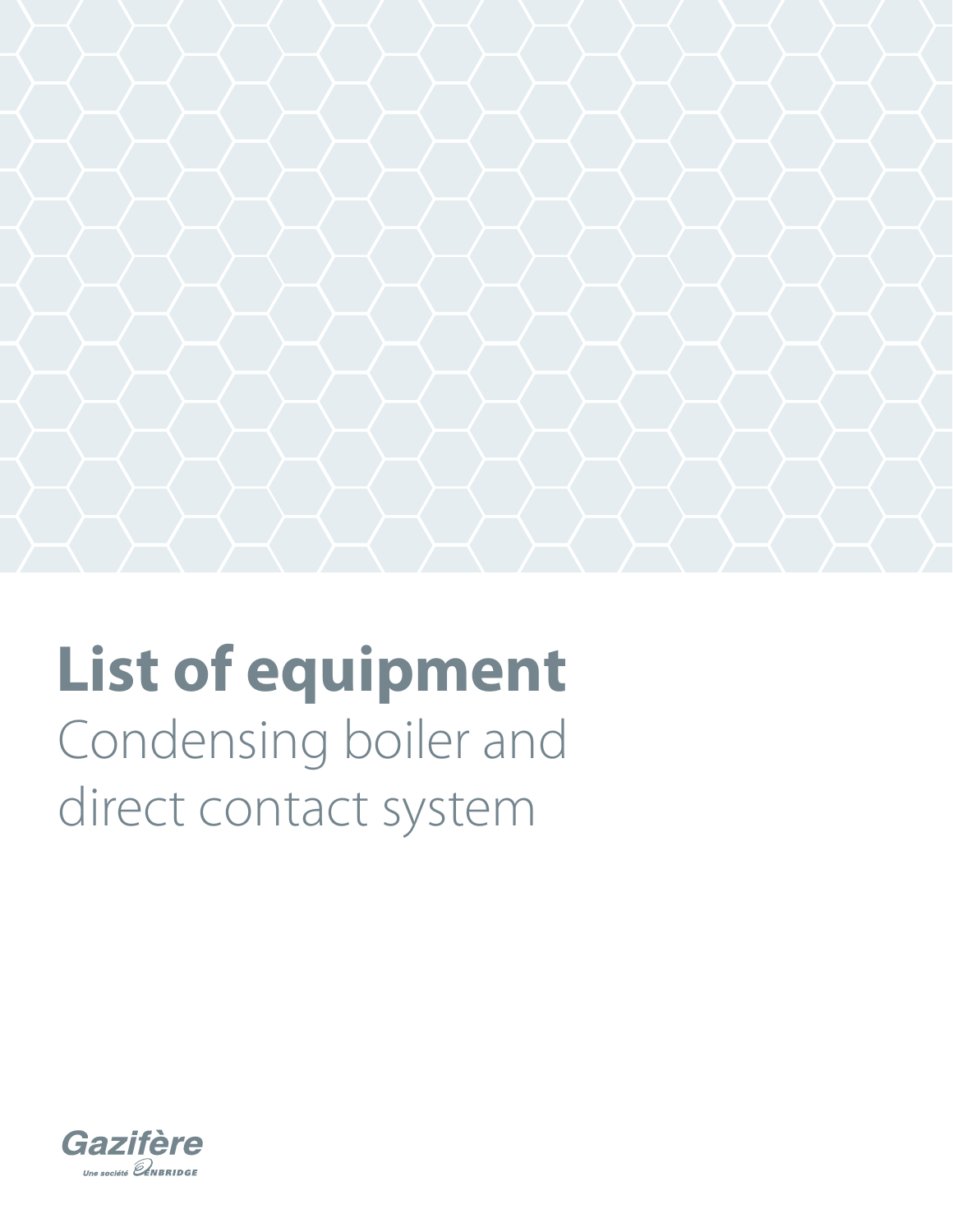#### **Condensing boiler**

| Btu/h             | Manufacturer                                 | <b>Brand</b>         | Model             | <b>Financial grant</b> |
|-------------------|----------------------------------------------|----------------------|-------------------|------------------------|
| $0 - 200000$      | <b>Energy Star condensing</b><br>boiler 90%+ |                      |                   | \$900                  |
| 201 000 - 299 999 | Energy Star condensing<br>boiler 90%+        |                      |                   | \$1300                 |
| 300 000 - 399 999 | Camus Hydronics                              | Micoflame            | MFNH-0302M        | \$1250                 |
|                   | Fulton                                       | Pulse                | <b>PHW300</b>     | \$1500                 |
|                   | Patterson-Kelley                             | MACH                 | $C-300$           | \$1500                 |
|                   | Aerco International                          | Aerco                | MLX-303           | \$1750                 |
|                   | <b>Buderus</b>                               | <b>Buderus</b>       | GB312/90          | \$1750                 |
|                   | Crown Boiler Co                              | Bimini               | <b>BWC300</b>     | \$1750                 |
|                   | Raypak Inc                                   | XFyre                | H7-300            | \$1750                 |
|                   | Weil-McLain                                  | Ultra                | Ultra 310         | \$1750                 |
|                   | Camus Hydronics                              | DynaForce            | <b>DRNH-0350</b>  | \$2000                 |
|                   | Camus Hydronics                              | DynaForce            | DRNH-0400         | \$2250                 |
|                   | Crown Boiler Co                              | Bimini               | <b>BWC399</b>     | \$2250                 |
|                   | Laars                                        | Neotherm             | NTH-399-N         | \$2250                 |
|                   | Lochinvar                                    | Knight               | <b>KBN399</b>     | \$2250                 |
|                   | <b>NTI</b>                                   | Trinity              | TI400             | \$2250                 |
|                   | Camus Hydronics                              | Dynamax              | DMNC-0393         | \$2500                 |
|                   | Camus Hydronics                              | Dynamax              | DMNH-0391         | \$2500                 |
|                   | De Dietrich/Remeha                           | De Dietrich          | $C230-3$          | \$2500                 |
|                   | Hamilton Engineering                         | EV <sub>0</sub>      | <b>HWH 399</b>    | \$2500                 |
|                   | Triangle tube                                | Prestige             | Solo-399          | \$2500                 |
| 400 000 - 599 999 | Camus Hydronics                              | Micoflame            | MFNH-0402M        | \$1750                 |
|                   | Camus Hydronics                              | Dynaflame            | <b>DFNH-0502</b>  | \$2250                 |
|                   | Camus Hydronics                              | Micoflame            | <b>MFNH-0502M</b> | \$2250                 |
|                   | Crown Boiler Co                              | Bimini               | <b>BWC425</b>     | \$2250                 |
|                   | <b>RBI</b>                                   | <b>Futera Fusion</b> | CB500             | \$2250                 |
|                   | Aerco International                          | Aerco                | <b>MLX-454</b>    | \$2500                 |
|                   | Buderus                                      | <b>Buderus</b>       | GB312/120         | \$2500                 |
|                   | <b>Cleaver Brooks</b>                        | CFC                  | CFC 500           | \$2500                 |
|                   | NY Thermal                                   | NTI                  | LX400             | \$2500                 |
|                   | Patterson-Kelley                             | MACH                 | $C-450$           | \$2500                 |
|                   |                                              |                      |                   |                        |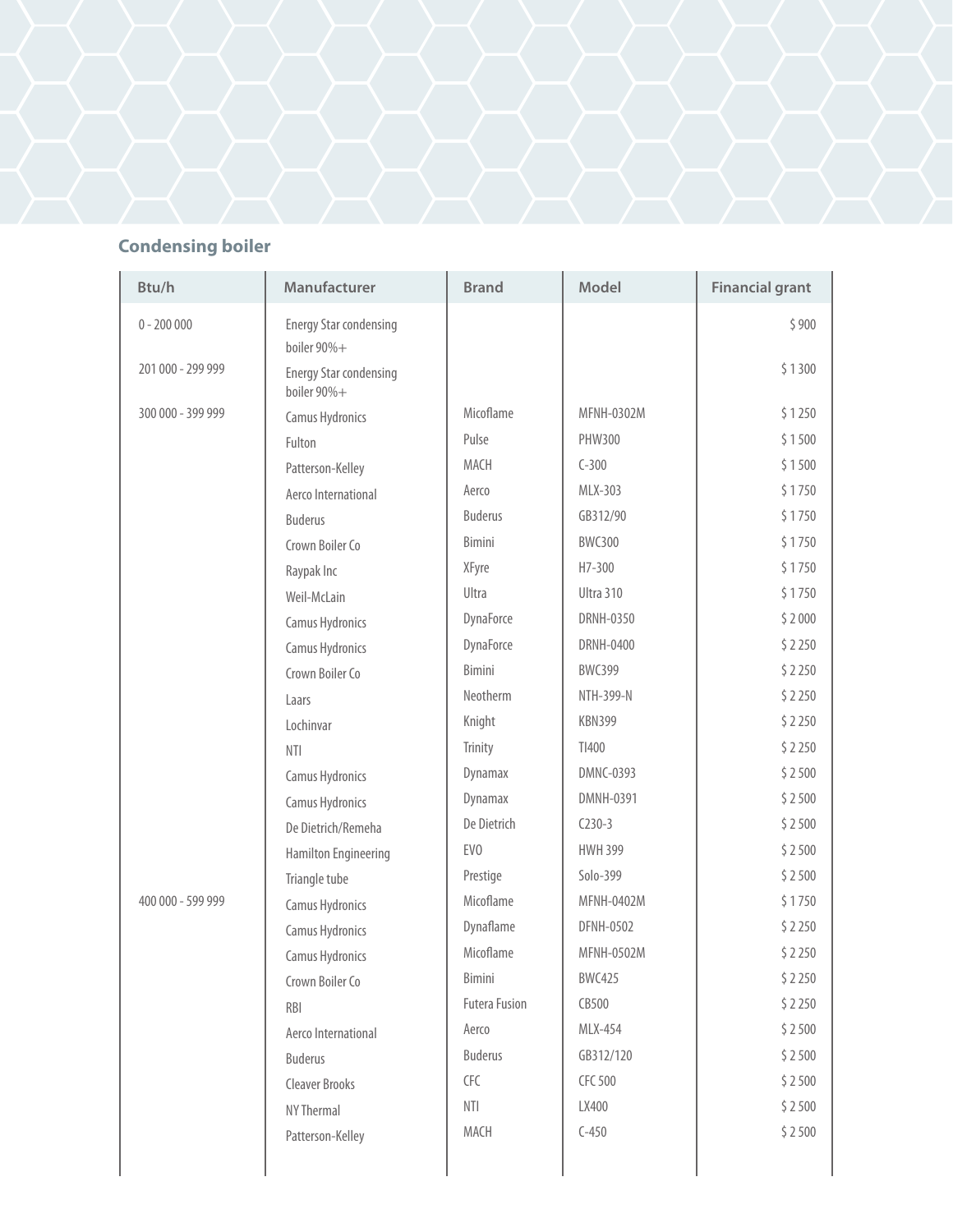

| Btu/h             | Manufacturer                | <b>Brand</b>         | Model            | <b>Financial grant</b> |
|-------------------|-----------------------------|----------------------|------------------|------------------------|
|                   | <b>Buderus</b>              | <b>Buderus</b>       | SB615-145        | \$3000                 |
|                   | Camus Hydronics             | DynaForce            | <b>DRNH-0500</b> | \$3000                 |
|                   | Laars                       | Neotherm             | NTH-500-N        | \$3000                 |
|                   | Lochinvar                   | Knight               | <b>KBN500</b>    | \$3000                 |
|                   | Raypak Inc                  | XFyre                | H7-500           | \$3000                 |
|                   | <b>Buderus</b>              | <b>Buderus</b>       | GB312/160        | \$3250                 |
|                   | Camus Hydronics             | Dynamax              | <b>DMNC-0503</b> | \$3250                 |
|                   | Camus Hydronics             | Dynamax              | DMNH-0501        | \$3250                 |
|                   | De Dietrich/Remeha          | De Dietrich          | $C230-4$         | \$3250                 |
|                   | Viessman                    | Vitodens 200         | Z004638          | \$3250                 |
|                   | <b>Gasmaster Industries</b> | Gasmaster            | GMI 600          | \$3500                 |
|                   | Viessman                    | Vitodens 200         | Z004639          | \$3500                 |
|                   | Hamilton Engineering        | EV <sub>0</sub>      | <b>HWH 599</b>   | \$3750                 |
| 600 000 - 699 999 | Camus Hydronics             | Micoflame            | MFNH-0602M       | \$2500                 |
|                   | Aerco International         | Aerco                | MLX-606          | \$3500                 |
|                   | Camus Hydronics             | DynaForce            | DRNH-0600        | \$3500                 |
|                   | Lochinvar                   | Knight               | <b>KBN600</b>    | \$3500                 |
|                   | Camus Hydronics             | Dynamax              | DMNC-0603        | \$3750                 |
|                   | Camus Hydronics             | Dynamax              | DMNH-0601        | \$3750                 |
|                   | <b>Buderus</b>              | <b>Buderus</b>       | SB615-185        | \$4000                 |
|                   | Viessman                    | Vitocrossal 300      | $CT3-17R$        | \$4000                 |
|                   | Viessman                    | Vitocrossal 300      | $CT3-17W$        | \$4000                 |
|                   | Viessman                    | Vitodens 200         | Z004640          | \$4250                 |
| 700 000 - 799 999 | <b>Thermal Solutions</b>    | Evolution Condensing | EVCA0750B        | \$3000                 |
|                   | Camus Hydronics             | Dynaflame            | DFNH-0752        | \$3250                 |
|                   | RBI                         | <b>Futera Fusion</b> | CB750            | \$3500                 |
|                   | Camus Hydronics             | Dynamax              | <b>DMNC-0703</b> | \$4000                 |
|                   | Camus Hydronics             | Dynamax              | DMNH-0701        | \$4000                 |
|                   | <b>Cleaver Brooks</b>       | CFC                  | CFC 750          | \$4000                 |
|                   | Lochnivar                   | Knight               | KBN700           | \$4000                 |
|                   | Aerco International         | Aerco                | <b>MLX-757</b>   | \$4250                 |
|                   | <b>Buderus</b>              | <b>Buderus</b>       | GB312/200        | \$4250                 |
|                   | De Dietrich/Remeha          | De Dietrich          | $C230-5$         | \$4750                 |
|                   |                             |                      |                  |                        |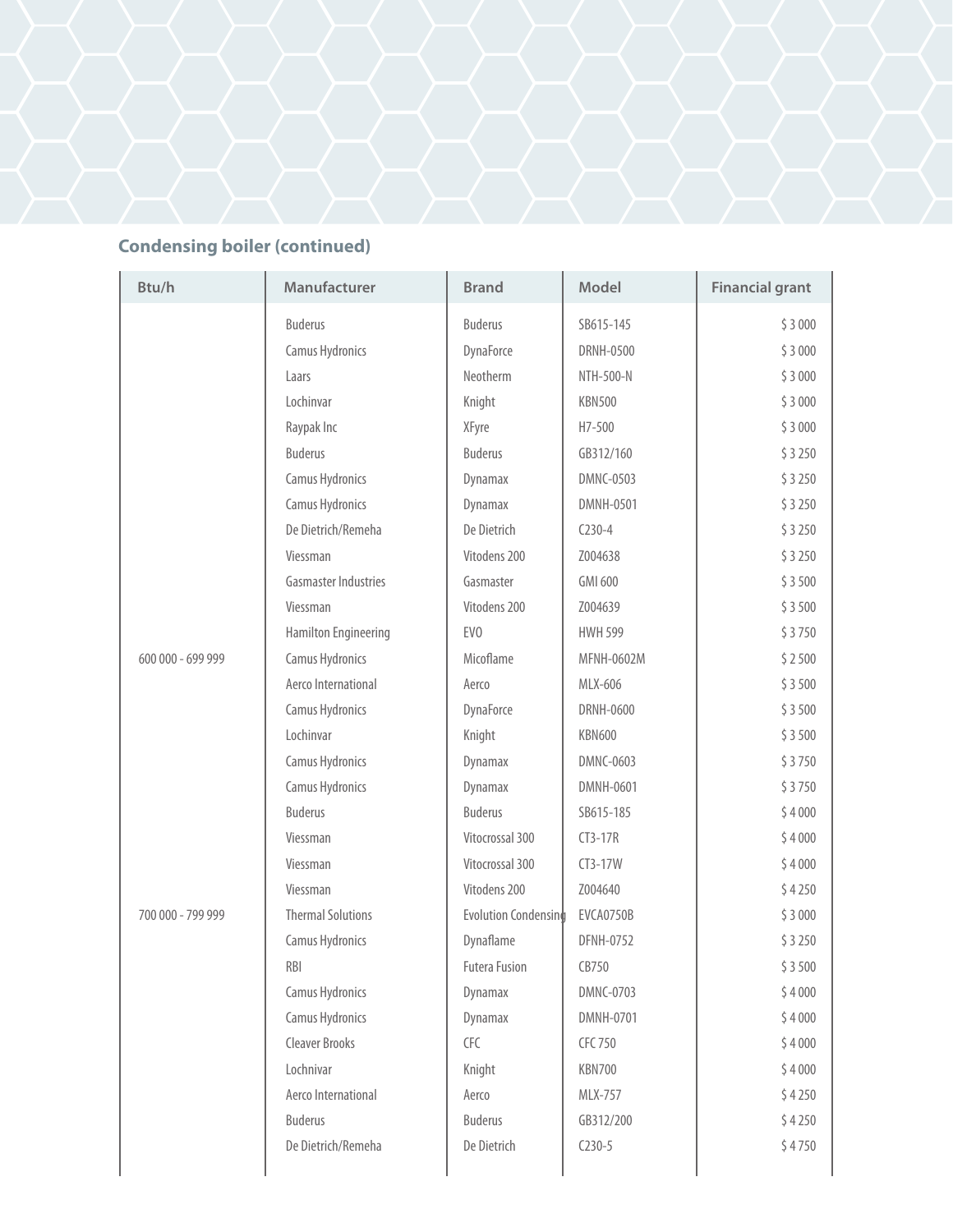

| Btu/h               | Manufacturer                | <b>Brand</b>            | Model             | <b>Financial grant</b> |
|---------------------|-----------------------------|-------------------------|-------------------|------------------------|
|                     | Patterson-Kelley            | MACH                    | $C-750$           | \$4750                 |
| 800 000 - 899 999   | Camus Hydronics             | Micoflame               | <b>MFNH-0802M</b> | \$3250                 |
|                     | Camus Hydronics             | DynaForce               | <b>DRNH-0800</b>  | \$4750                 |
|                     | Camus Hydronics             | Dynamax                 | <b>DMNC-0803</b>  | \$4750                 |
|                     | Camus Hydronics             | Dynamax                 | <b>DMNH-0801</b>  | \$4750                 |
|                     | Lochinvar                   | Knight                  | <b>KBN800</b>     | \$4750                 |
|                     | <b>Buderus</b>              | <b>Buderus</b>          | GB312/240         | \$5000                 |
|                     | <b>Buderus</b>              | <b>Buderus</b>          | SB615-240         | \$5000                 |
|                     | <b>Gasmaster Industries</b> | Gasmaster               | <b>GMI 800</b>    | \$5000                 |
| 900 000 - 999 999   | Raypak Inc                  | XFyre                   | H7-850            | \$5250                 |
|                     | Viessman                    | Vitodens 200            | Z004641           | \$5250                 |
|                     | Viessman                    | Vitocrossal 300         | $CT3-22R$         | \$5500                 |
|                     | Viessman                    | Vitocrossal 300         | $CT3-22W$         | \$5500                 |
|                     | De Dietrich/Remeha          | De Dietrich             | $C230-6$          | \$5750                 |
|                     | Raypak Inc                  | <b>XTherm</b>           | H7-1005           | \$4500                 |
| 1000 000 - 1199 999 | Aerco International         | Aerco                   | MLX-909           | \$5250                 |
|                     | Patterson-Kelley            | MACH                    | $C-900$           | \$5500                 |
|                     | Viessman                    | Vitodens 200            | Z004642           | \$5750                 |
|                     | Aerco International         | Aerco                   | KC1000-GWB        | \$3500                 |
|                     | Ajax                        | Atlas                   | A100              | \$3500                 |
|                     | Camus Hydronics             | Micoflame               | MFNH-1002M        | \$4000                 |
|                     | <b>Thermal Solutions</b>    | Evolution<br>Condensing | EVCA1000B         | \$4000                 |
|                     | <b>RBI</b>                  | <b>Futera Fusion</b>    | CB1000            | \$4750                 |
|                     | Camus Hydronics             | Dynaflame               | <b>DFNH-1102</b>  | \$5000                 |
|                     | <b>Cleaver Brooks</b>       | <b>CFC</b>              | CFC 1000          | \$5250                 |
|                     | <b>Buderus</b>              | <b>Buderus</b>          | GB312/280         | \$5750                 |
|                     | Aerco International         | Aerco                   | MLX-1060          | \$6000                 |
|                     | Camus Hydronics             | DynaForce               | <b>DRNH-1000</b>  | \$6000                 |
|                     | Lochinvar                   | Sync                    | <b>SBN1000</b>    | \$6000                 |
|                     | PVI - Riverside Hydronic    | Power VT (EPV)          | 28 WB 250A-PV(L)  | \$6000                 |
|                     | <b>Gasmaster Industries</b> | Gasmaster               | GMI 1M            | \$6250                 |
|                     | <b>Gasmaster Industries</b> | Gasmaster               | GMI 1ML           | \$6250                 |
|                     | Patterson-Kelley            | MACH                    | $C-1050$          | \$6250                 |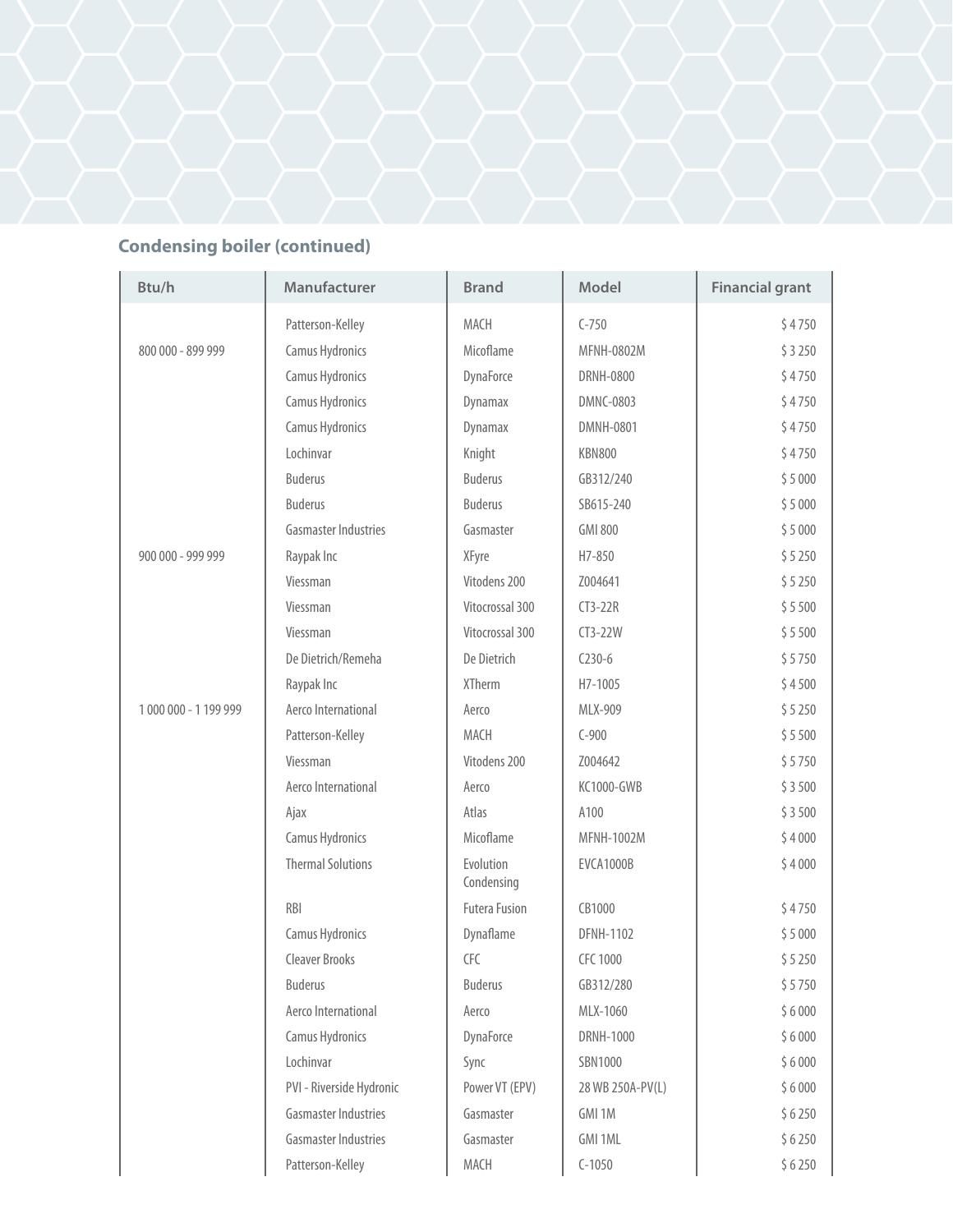

| Btu/h               | Manufacturer                | <b>Brand</b>            | Model            | <b>Financial grant</b> |
|---------------------|-----------------------------|-------------------------|------------------|------------------------|
|                     | <b>Buderus</b>              | <b>Buderus</b>          | SB615-310        | \$6500                 |
|                     | De Dietrich/Remeha          | De Dietrich             | $C310-5$         | \$6750                 |
|                     | Viessman                    | Vitocrossal 300         | $CT3-28R$        | \$7000                 |
|                     | Viessman                    | Vitocrossal 300         | CT3-28W          | \$7000                 |
| 1200 000 - 1299 999 | Laars                       | <b>Rheos Plus</b>       | <b>RHHH-1200</b> | \$4250                 |
|                     | Camus Hydronics             | Micoflame               | MFNH-1202-M      | \$5000                 |
|                     | Camus Hydronics             | Dynaflame               | <b>DFNH-1202</b> | \$5250                 |
|                     | <b>RBI</b>                  | <b>Futera Fusion</b>    | CB1250           | \$6000                 |
| 1300 000 - 1499 999 | Camus Hydronics             | DynaForce               | <b>DRNH-1200</b> | \$7250                 |
|                     | De Dietrich/Remeha          | De Dietrich             | $C310-6$         | \$8500                 |
|                     | Camus Hydronics             | Micoflame               | MFNH-1402M       | \$5750                 |
|                     | Lochinvar                   | Sync                    | <b>SBN1300</b>   | \$8250                 |
|                     | <b>Buderus</b>              | <b>Buderus</b>          | SB615-400        | \$8500                 |
|                     | Camus Hydronics             | DynaForce               | DRNH-1400        | \$8500                 |
|                     | Viessman                    | Vitocrossal 300         | $CT3-37R$        | \$9000                 |
|                     | Viessman                    | Vitocrossal 300         | $CT3-37W$        | \$9000                 |
|                     | Hamilton Engineering        | EV <sub>0</sub>         | HWH1499          | \$9500                 |
| 1500 000 - 1699 999 | Laars                       | <b>Rheos Plus</b>       | <b>RHHH-1600</b> | \$5750                 |
|                     | Lochinvar                   | Intelli-Fin             | <b>IBN1500</b>   | \$6250                 |
|                     | Camus Hydronics             | Micoflame               | MFNH-1602M       | \$6500                 |
|                     | <b>Thermal Solutions</b>    | Evolution<br>Condensing | EVCA1500B        | \$6500                 |
|                     | Camus Hydronics             | Dynaflame               | <b>DFNH-1502</b> | \$6750                 |
|                     | Raypak Inc                  | <b>XTherm</b>           | H7-1505          | \$7000                 |
|                     | <b>RBI</b>                  | <b>Futera Fusion</b>    | CB1500           | \$7250                 |
|                     | Raypack                     | <b>MVB</b>              | H7-1505          | \$7500                 |
|                     | <b>Cleaver Brooks</b>       | CFC                     | CFC 1500         | \$8000                 |
|                     | Aerco International         | Aerco                   | BMK1.5 LN        | \$9000                 |
|                     | <b>Gasmaster Industries</b> | Gasmaster               | <b>GMI 1.5M</b>  | \$9500                 |
|                     | <b>Gasmaster Industries</b> | Gasmaster               | <b>GMI 1.5ML</b> | \$9500                 |
|                     | Patterson-Kelley            | MACH                    | $C-1500$         | \$9500                 |
|                     | Camus Hydronics             | DynaForce               | DRNH-1600        | \$9500                 |
|                     | Lochinvar                   | Sync                    | <b>SBN1500</b>   | \$9500                 |
|                     | De Dietrich/Remeha          | De Dietrich             | $C310-7$         | \$9500                 |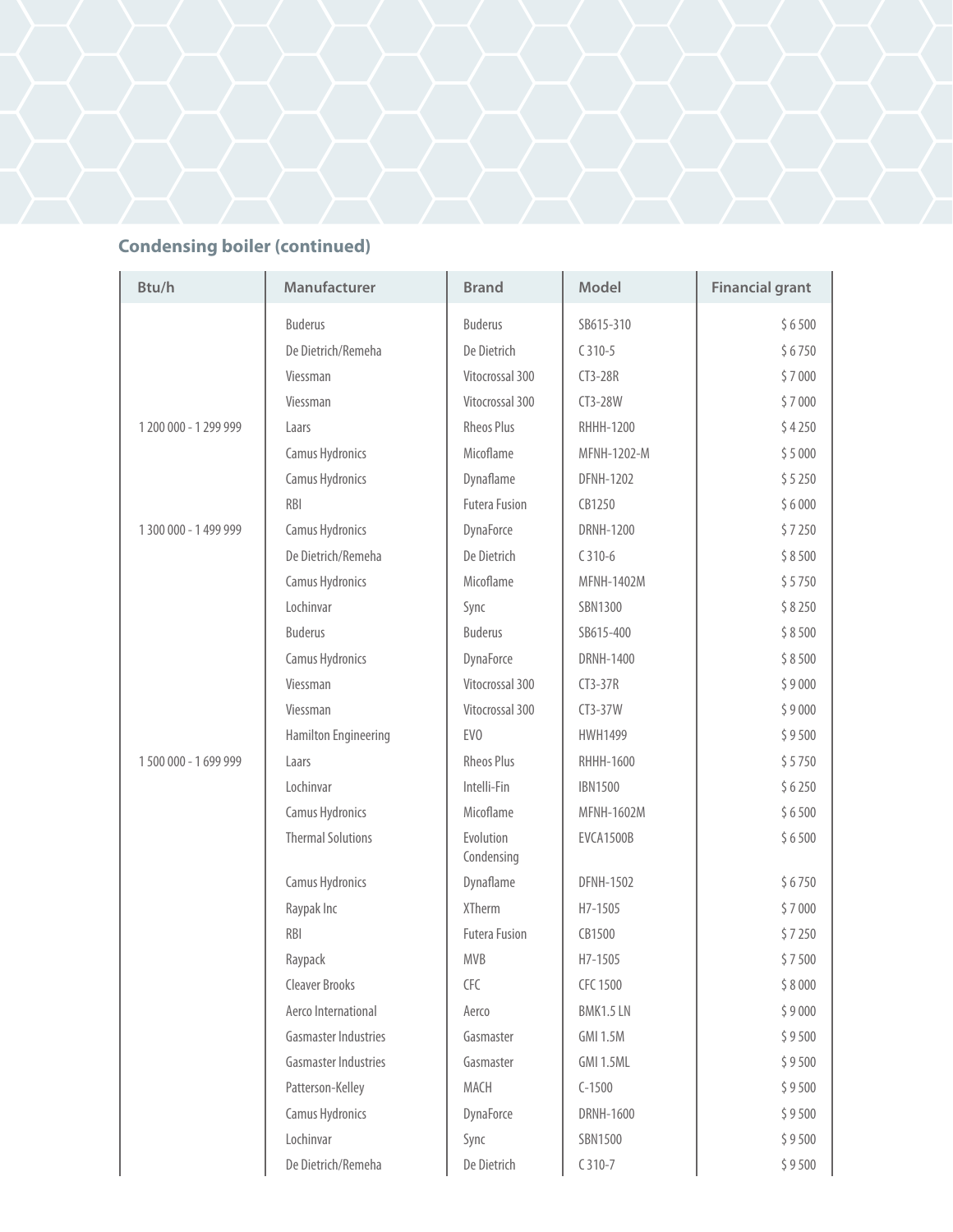

| Btu/h                 | Manufacturer                | <b>Brand</b>            | Model             | <b>Financial grant</b> |
|-----------------------|-----------------------------|-------------------------|-------------------|------------------------|
| 1700 000 - 1799 999   | Lochnivar                   | Intelli-Fin             | <b>IBN1700</b>    | \$7000                 |
|                       | Camus Hydronics             | Dynaflame               | <b>DFNH-1752</b>  | \$7750                 |
|                       | <b>RBI</b>                  | <b>Futera Fusion</b>    | CB1750            | \$8500                 |
|                       | <b>Buderus</b>              | <b>Buderus</b>          | SB615-510         | \$9500                 |
|                       | Viessman                    | Vitocrossal 300         | CT3-46R           | \$9500                 |
|                       | Viessman                    | Vitocrossal 300         | CT3-46W           | \$9500                 |
|                       | De Dietrich/Remeha          | De Dietrich             | $C310-8$          | \$9500                 |
| 1800 000 - 1999 999   | Camus Hydronics             | Micoflame               | <b>MFNH-1802M</b> | \$7500                 |
|                       | Raypak Inc                  | <b>XTherm</b>           | H7-2005           | \$9250                 |
|                       | <b>Cleaver Brooks</b>       | <b>CFC</b>              | CFC 1800          | \$9500                 |
|                       | Camus Hydronics             | DynaForce               | <b>DRNH-1800</b>  | \$9500                 |
|                       | Hamilton Engineering        | EV <sub>0</sub>         | <b>HWH1999</b>    | \$9500                 |
| 2000 000 - 2199 999   | Laars                       | <b>Rheos Plus</b>       | <b>RHHH-2000</b>  | \$7250                 |
|                       | Camus Hydronics             | Micoflame               | <b>MFNH-2002M</b> | \$8250                 |
|                       | Camus Hydronics             | Micoflame               | <b>MFNH-2012M</b> | \$8250                 |
|                       | Lochinvar                   | Intelli-Fin             | <b>IBN2000</b>    | \$8250                 |
|                       | Camus Hydronics             | Dynaflame               | <b>DFNH-2002</b>  | \$9000                 |
|                       | <b>Thermal Solutions</b>    | Evolution<br>Condensing | EVCA2000B         | \$9000                 |
|                       | <b>RBI</b>                  | <b>Futera Fusion</b>    | CB2000            | \$9500                 |
|                       | Aerco International         | Aerco                   | BMK2.0 LN         | \$9500                 |
|                       | Camus Hydronics             | DynaForce               | <b>DRNH-2000</b>  | \$9500                 |
|                       | <b>Gasmaster Industries</b> | Gasmaster               | GMI 2M            | \$9500                 |
|                       | <b>Gasmaster Industries</b> | Gasmaster               | GMI 2ML           | \$9500                 |
|                       | Patterson-Kelley            | MACH                    | $C-2000$          | \$9500                 |
|                       | De Dietrich/Remeha          | De Dietrich             | $C310-9$          | \$9500                 |
|                       | Viessman                    | Vitocrossal 300         | $CT3-57R$         | \$9500                 |
|                       | Viessman                    | Vitocrossal 300         | $CT3-57W$         | \$9500                 |
| 2 200 000 - 2 599 999 | Laars                       | <b>Rheos Plus</b>       | RHHH-2400         | \$8500                 |
|                       | Camus Hydronics             | Micoflame               | <b>MFNH-2502M</b> | \$9500                 |
|                       | Camus Hydronics             | Dynaflame               | <b>DFNH-2502</b>  | \$9500                 |
|                       | <b>Cleaver Brooks</b>       | CFC                     | CFC 2500          | \$9500                 |
|                       | <b>Buderus</b>              | <b>Buderus</b>          | SB615-640         | \$9500                 |
|                       | Camus Hydronics             | DynaForce               | <b>DRNH-2500</b>  | \$9500                 |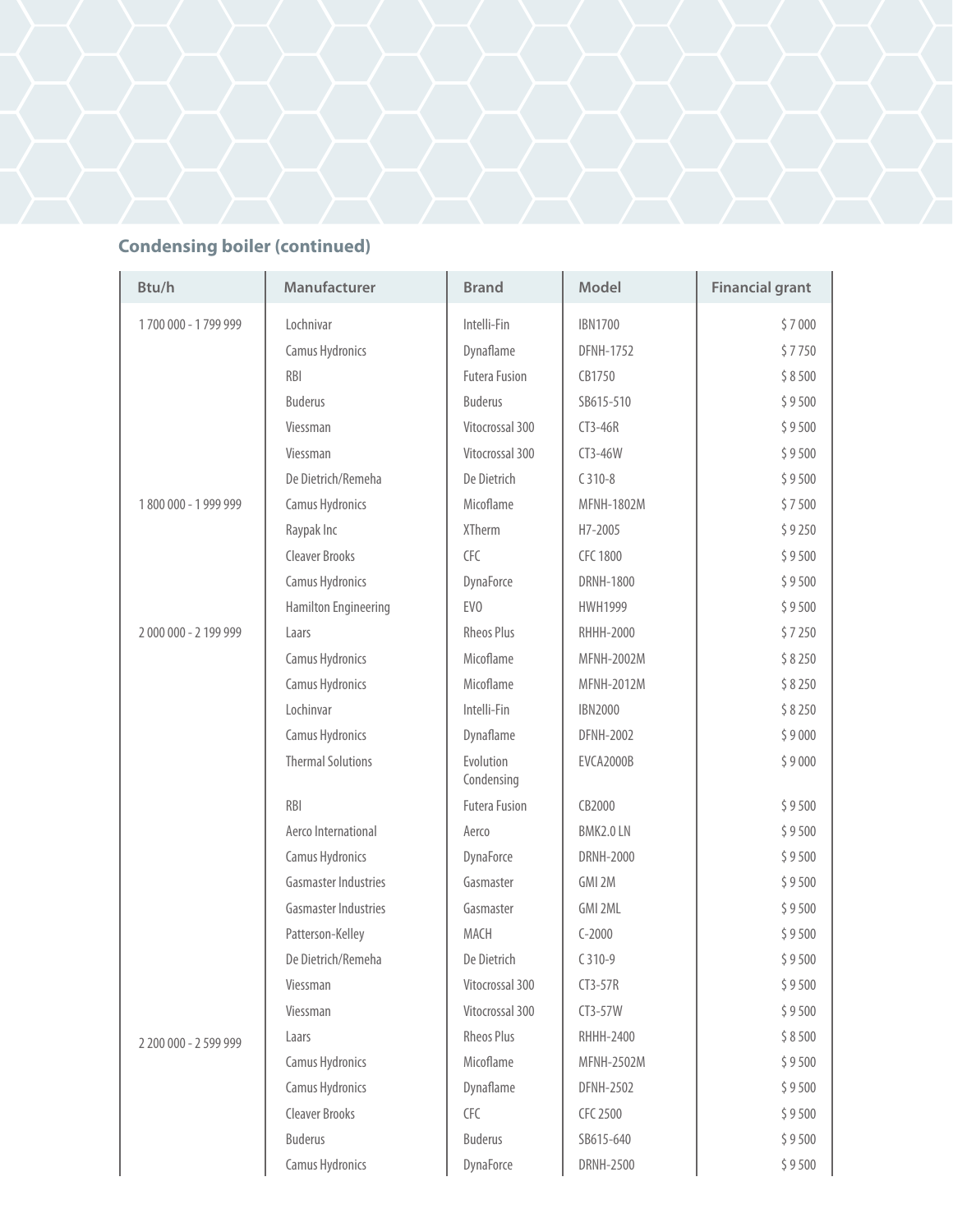

| Btu/h                 | Manufacturer                | <b>Brand</b>    | <b>Model</b>      | <b>Financial grant</b> |
|-----------------------|-----------------------------|-----------------|-------------------|------------------------|
|                       | Patterson-Kelley            | MACH            | $C-2500$          | \$9500                 |
|                       | De Dietrich/Remeha          | De Dietrich     | $610 - 6$         | \$9500                 |
| 2 600 000 - 2 799 999 | Viessman                    | Vitocrossal 300 | $CT3-72R$         | \$9500                 |
|                       | Viessman                    | Vitocrossal 300 | $CT3-72W$         | \$9500                 |
|                       | <b>Buderus</b>              | <b>Buderus</b>  | SB735-790         | \$9500                 |
| 2800 000 - 3099 999   | Camus Hydronics             | Micoflame       | MFNH-3002M        | \$9500                 |
|                       | Camus Hydronics             | Dynaflame       | <b>DFNH-3002</b>  | \$9500                 |
|                       | Aerco International         | Aerco           | BMK3.0 LN         | \$9500                 |
|                       | Camus Hydronics             | DynaForce       | DRNH-3000         | \$9500                 |
|                       | De Dietrich/Remeha          | De Dietrich     | 610-7             | \$9500                 |
| 3 100 000 - 3 499 999 | <b>Buderus</b>              | <b>Buderus</b>  | SB735-970         | \$9500                 |
|                       | Viessman                    | Vitocrossal 300 | CT3-89R           | \$9500                 |
|                       | Viessman                    | Vitocrossal 300 | CT3-89W           | \$9500                 |
| 3 500 000 - 5 000 000 | Camus Hydronics             | Micoflame       | <b>MFNH-3502M</b> | \$9500                 |
|                       | Camus Hydronics             | Dynaflame       | <b>DFNH-3502</b>  | \$9500                 |
|                       | Camus Hydronics             | Micoflame       | MFNH-4002M        | \$9500                 |
|                       | Camus Hydronics             | Dynaflame       | DFNH-4002         | \$9500                 |
|                       | Camus Hydronics             | Dynaflame       | <b>DFNH-4502</b>  | \$9500                 |
|                       | Camus Hydronics             | Dynaflame       | <b>DFNH-4524</b>  | \$9500                 |
|                       | Camus Hydronics             | DynaForce       | DRNH-3500         | \$9500                 |
|                       | De Dietrich/Remeha          | De Dietrich     | $610 - 8$         | \$9500                 |
|                       | Camus Hydronics             | Dynaflame       | DFNH-5002         | \$9500                 |
|                       | Camus Hydronics             | Dynaflame       | <b>DFNH-5024</b>  | \$9500                 |
|                       | Camus Hydronics             | DynaForce       | DRNH-4000         | \$9500                 |
|                       | <b>Buderus</b>              | <b>Buderus</b>  | SB735-1200        | \$9500                 |
|                       | Camus Hydronics             | DynaForce       | DRNH-4500         | \$9500                 |
|                       | Camus Hydronics             | DynaForce       | <b>DRNH-5000</b>  | \$9500                 |
|                       | De Dietrich/Remeha          | De Dietrich     | 610-9             | \$9500                 |
|                       | <b>Gasmaster Industries</b> | Gasmaster       | GMI 4M            | \$9500                 |
| 5 001 000             | Camus Hydronics             | Dynaflame       | DFNH-6024         | \$10 000               |
|                       | <b>Gasmaster Industries</b> | Gasmaster       | GMI 8M            | \$10 000               |
|                       |                             |                 |                   |                        |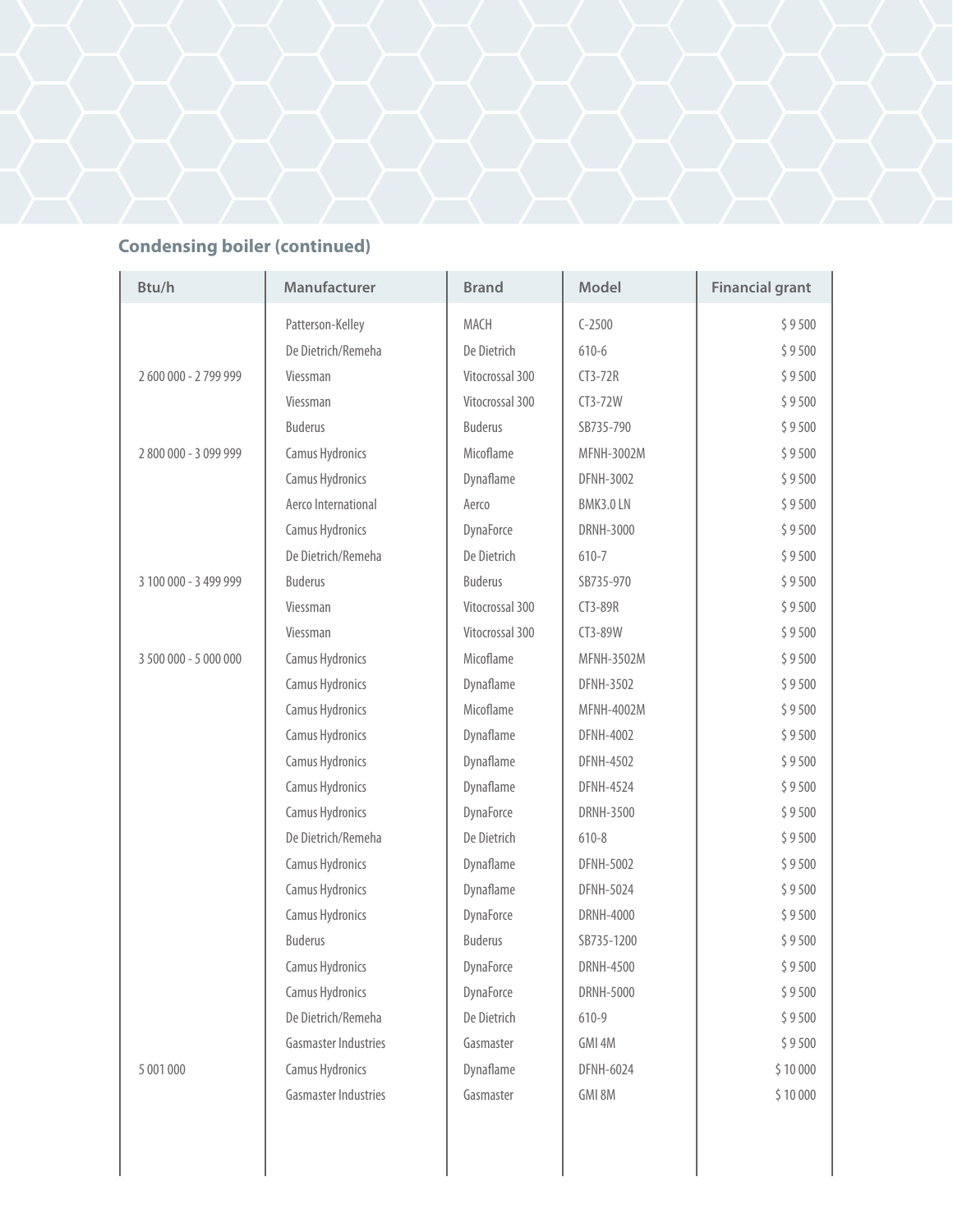#### **Direct contact system**

| Btu/h                 | Manufacturer | <b>Brand</b>           | Model                  | <b>Financial grant</b> |
|-----------------------|--------------|------------------------|------------------------|------------------------|
| 750 000 - 1 000 000   |              | Kemco                  | TE-100 (750 000 Btu)   | \$6500                 |
|                       |              | Mini                   | DC-750                 | \$8000                 |
|                       |              | Mini                   | DC-950                 | \$8750                 |
|                       |              | Kemco                  | TE-100 (1 000 000 Btu) | \$9250                 |
|                       |              | Flo-Direct             | AFD-1000               | \$9500                 |
|                       |              | Percomax               | 1MMM BTU/HR            | \$9500                 |
| 1000 001 - 1999 999   |              | Integral               | DC-1200S               | \$9500                 |
|                       |              | Standard               | DC-1200                | \$9500                 |
|                       |              | Flo-Direct             | AFD-1500               | \$9500                 |
| 2000 000 - 2999 999   |              | Kemco                  | TE-100                 | \$9500                 |
|                       |              | Percomax               | 2MMM BTU/HR            | \$9500                 |
|                       |              | Flo-Direct             | AFD-2000               | \$9500                 |
|                       |              | Integral               | DC-2200S               | \$9500                 |
|                       |              | Standard               | DC-2200                | \$9500                 |
| 3 000 000 - 3 999 999 |              | Kemco                  | TE-100                 | \$9500                 |
|                       |              | Flo-Direct             | AFD-3000               | \$9500                 |
|                       |              | Hybride<br>percomtherm | 3MMMBTU/HR-XX HP       | \$9500                 |
|                       |              | Integral               | DC-3000S               | \$9500                 |
|                       |              | Percomax               | $\overline{7}$         | \$9500                 |
| 4 000 000 - 5 000 000 |              | Standard               | DC-3000                | \$9500                 |
|                       |              | Kemco                  | TE-100                 | \$9500                 |
|                       |              | Flo-Direct             | AFD-5000               | \$9500                 |
|                       |              | Hybride<br>percomtherm | 4MMMBTU/HR-XX-HP       | \$9500                 |
|                       |              | Hybride<br>percomtherm | 5MMMBTU/HR-XX-HP       | \$9500                 |
|                       |              | Integral               | DC-4500S               | \$9500                 |
|                       |              | Percomax               | 4MMMBTU/HR             | \$9500                 |
| $5000001 +$           |              | Percomax               | 5MMMBTU/HR             | \$9500                 |
|                       |              | Standard               | DC-4500                | \$9500                 |
|                       |              | Kemco                  | TE-100                 | \$10 000               |
|                       |              |                        |                        |                        |
|                       |              |                        |                        |                        |